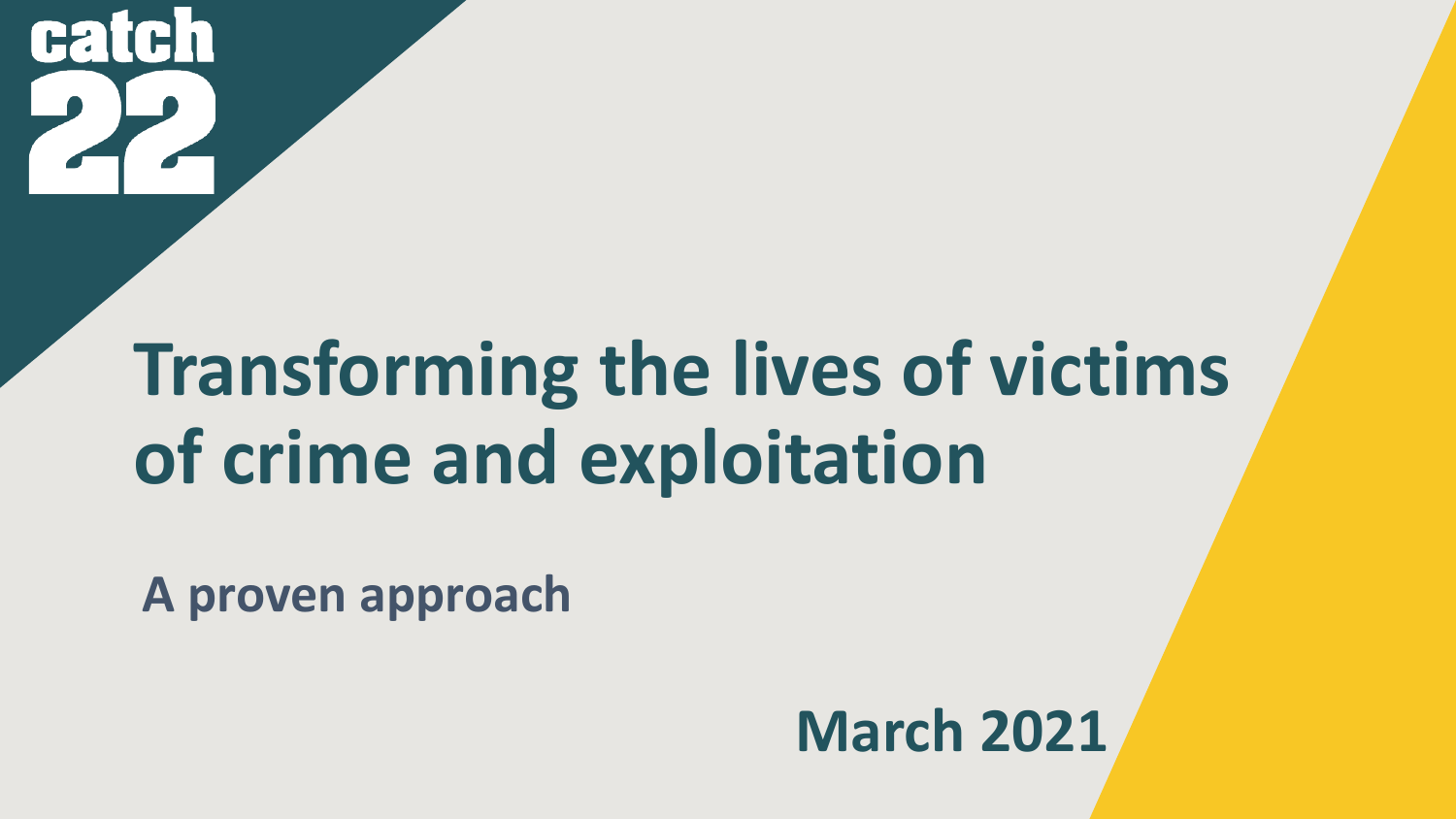

Catch22 is a **large social business and charity**, delivering public services right across the social welfare cycle, from children's social care through to alternative provision education, apprenticeships and prison rehabilitation programmes in custody and the community. **We work with some of the most vulnerable people in society**.

Last year our 1700 colleagues supported more than **120,000 people** across 120 services in England and Wales.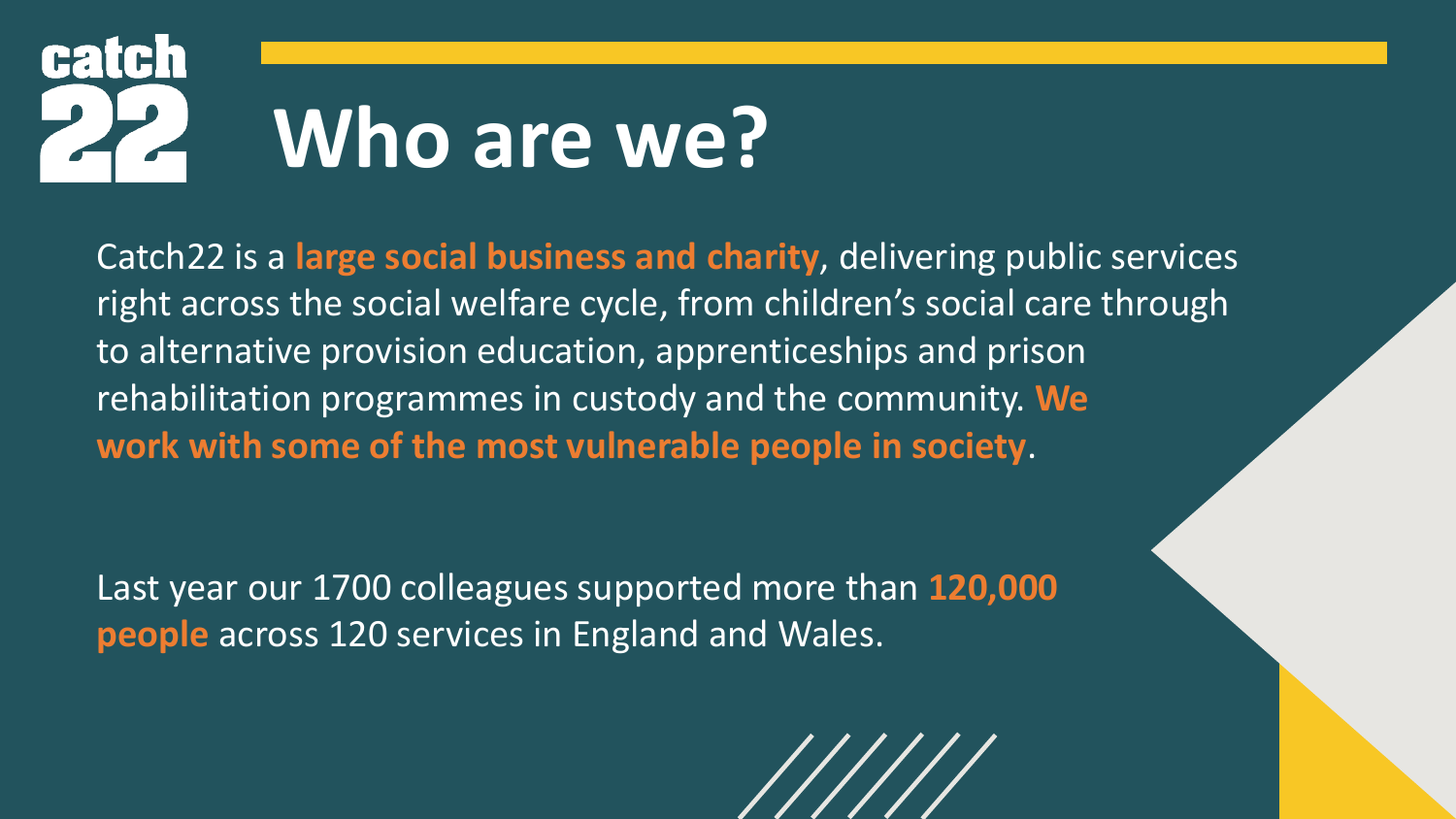

Catch22 has been at the forefront of **public service reform** for more than 200 years and we're constantly looking for ways to improve how public services are delivered such as through:

- **Building the capacity** of smaller organisations;
- designing and delivering innovative services that produce **better outcomes**;
- **Collaborating** with commissioners and service users to design new ways of working; and
- **Partnering** in new ways with businesses to deliver social outcomes.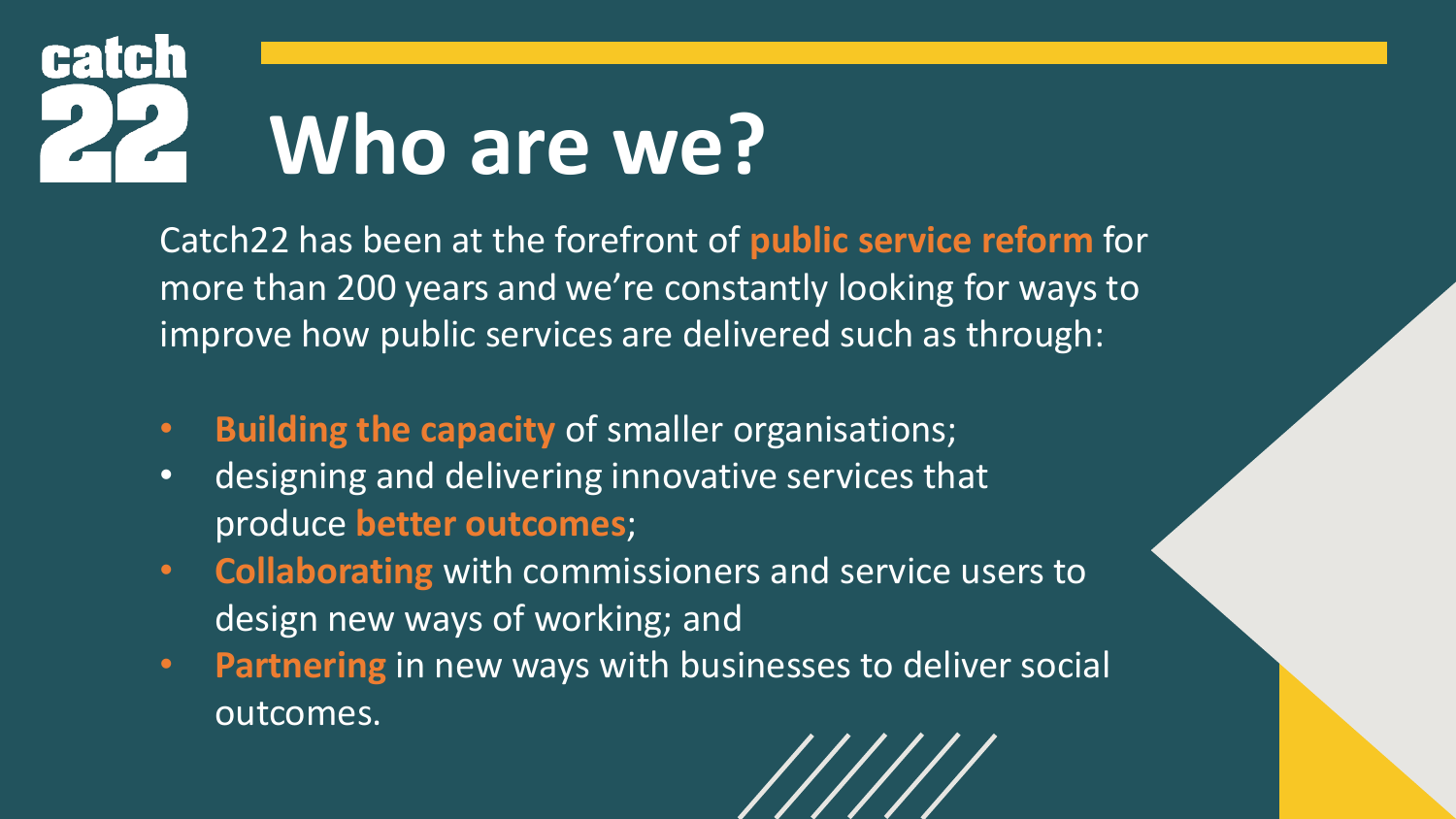#### **Our expertise in supporting victims**

Catch22 delivers **specialist victim support services** across child and criminal exploitation, substance misuse and gangs intervention work.

We also deliver more general **victim support services** including emotional and practical support, restorative justice, advocacy, safety planning and guidance to victims of crime and antisocial behaviour as well as domestic abuse, sexual violence and fraud.

We develop **innovative and localised services** with strong partnerships to meet the needs of **victims and commissioners** in each area.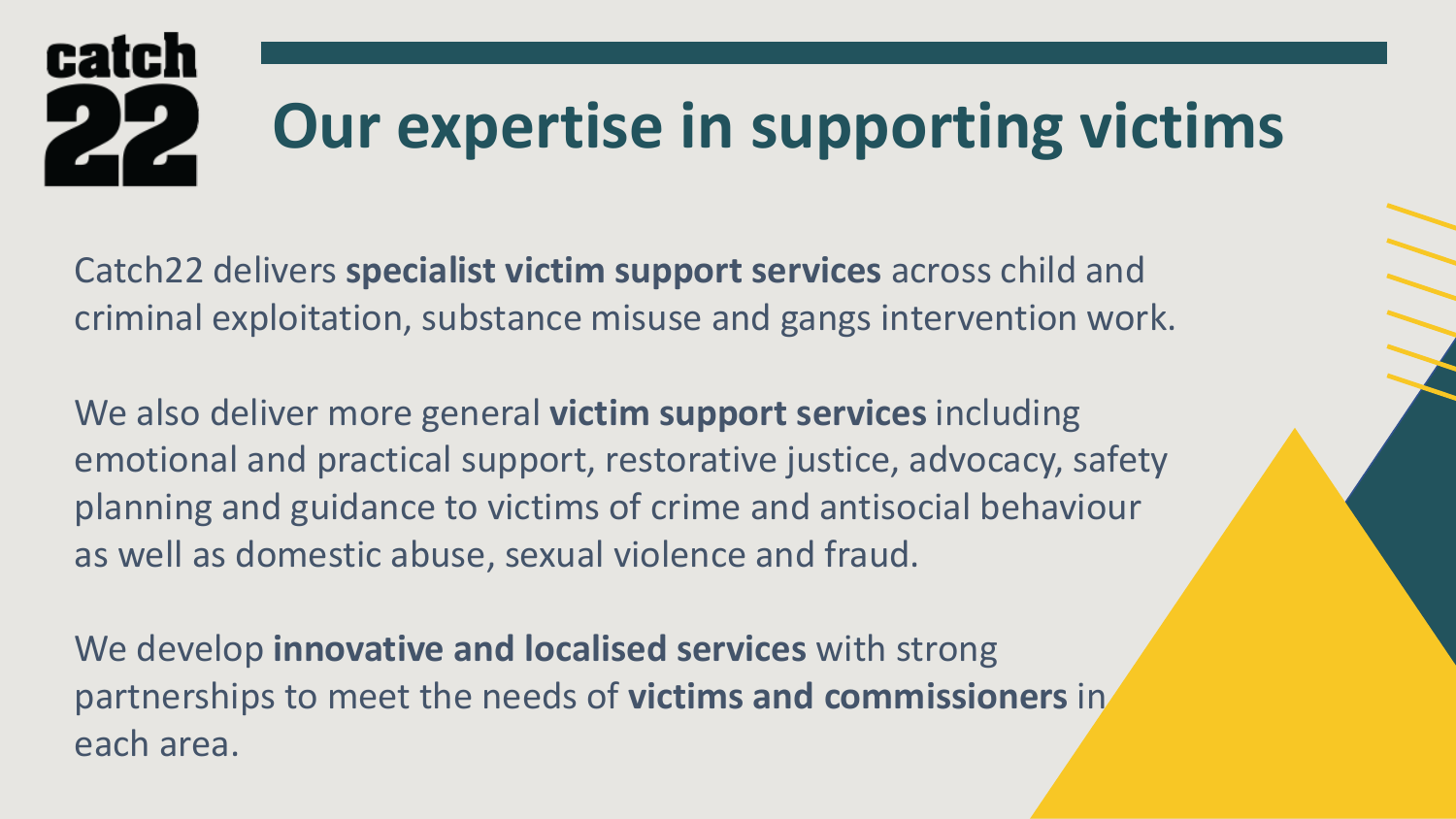### **Needs-led services**

Our experience tells us that people engage best with a service that operates **flexibly around their needs** which is why our models provide a responsive service.

When working with children who are at risk of exploitation, or who are already victims, we deliver interventions across the **wider family** to strengthen 'pull' factors with the provision of preventative work. We provide early intervention through to intense interventions as required.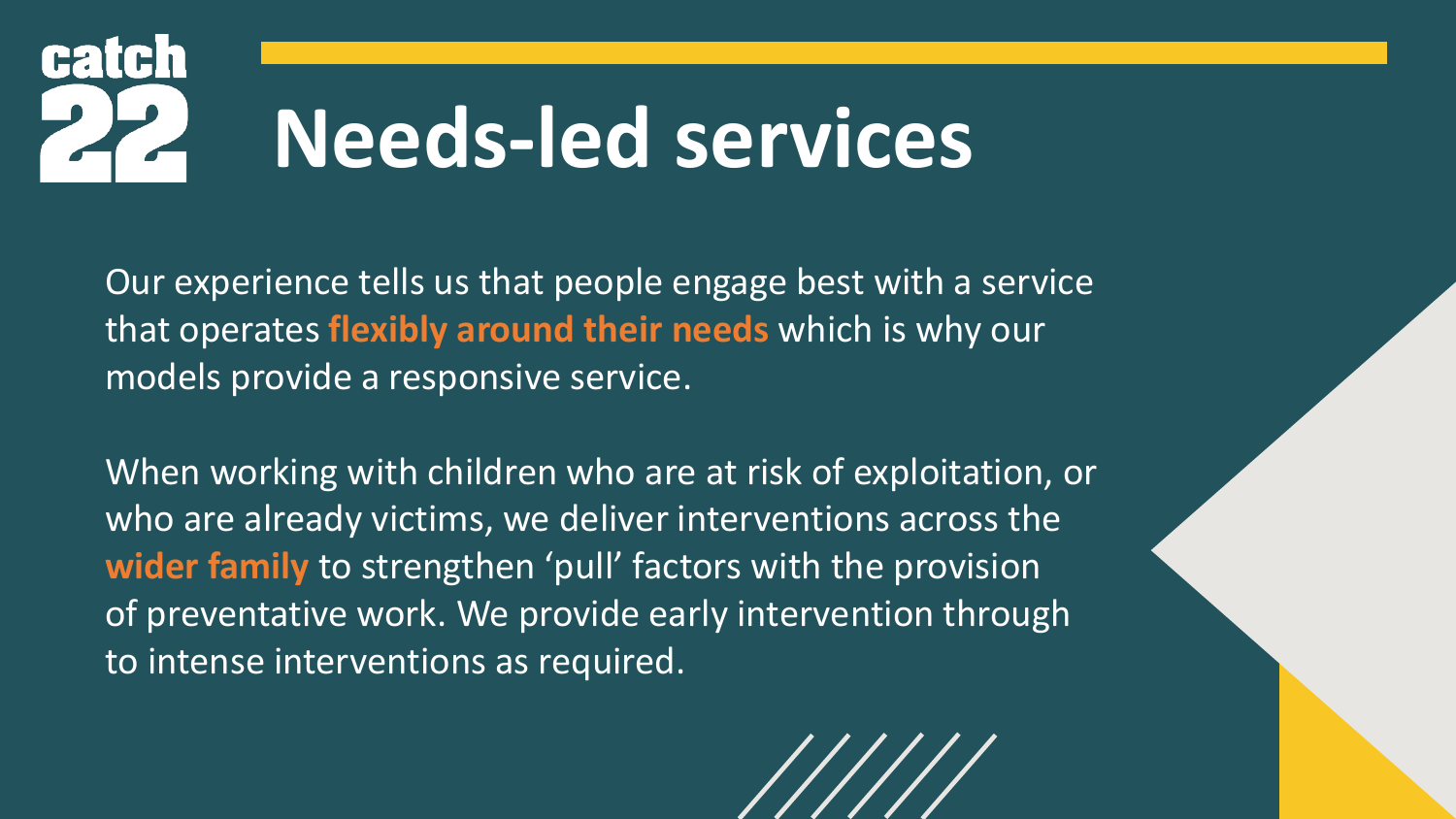

We offer every victim:

- An allocated worker to act as **a single point of contact** to simplify their journey
- An **assessment of every victim's needs** which informs their individualised support plan
- **Solution-focused and strengths-based support** available to victims and witnesses regardless of whether the crime has been reported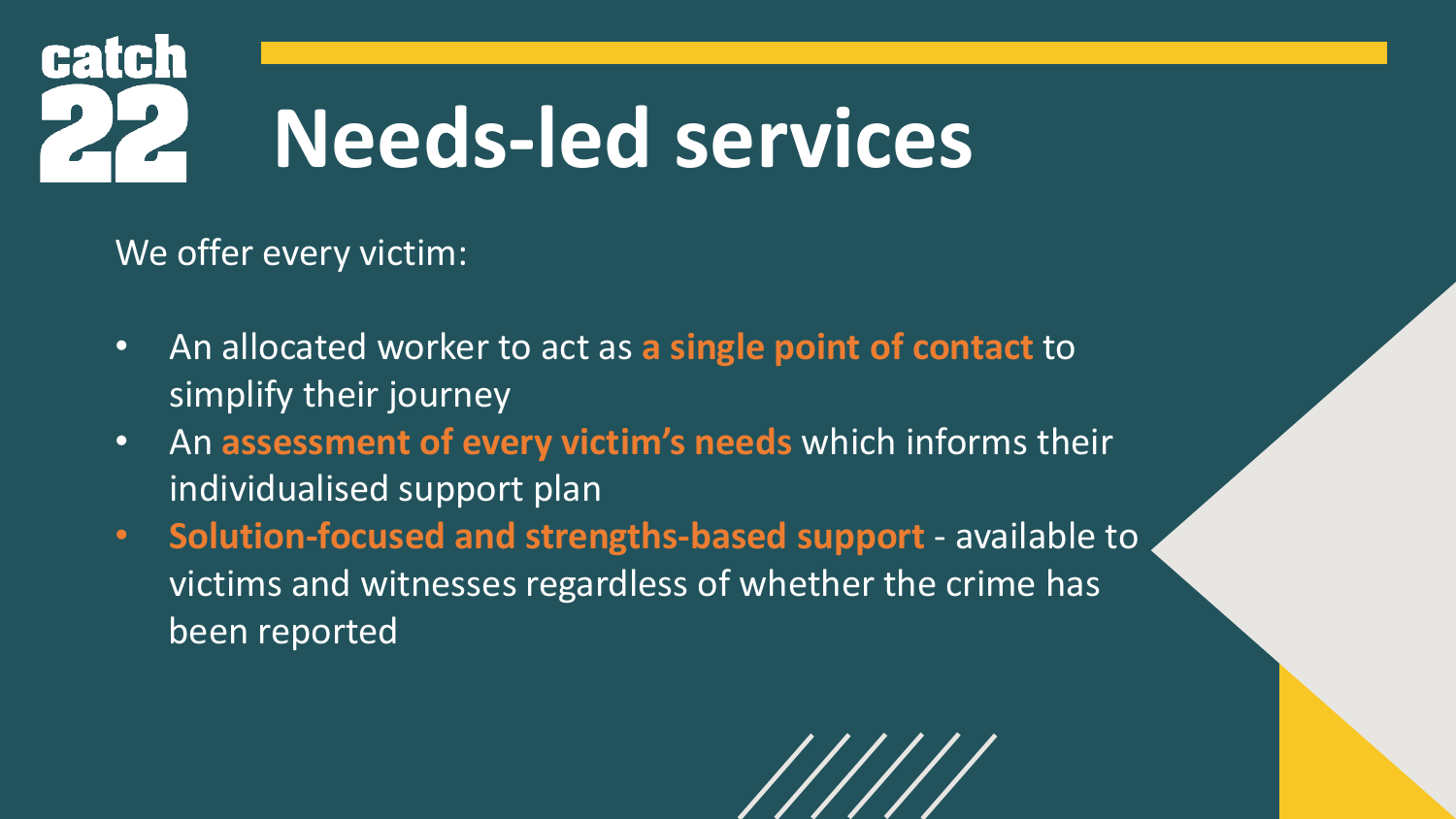# **What makes us different?**

- We **involve victims** in the design and continuous improvement of our services.
- We draw on Catch22's **unique experience** delivering a broad range of public services including child sexual and criminal exploitation (CSE/CCE), missing from home/care, domestic abuse, substance misuse and gangs.
- We use **partnerships and stakeholder engagement** to upskill and empower others in our communities to increase awareness of our services for potential or **'hidden' victims.**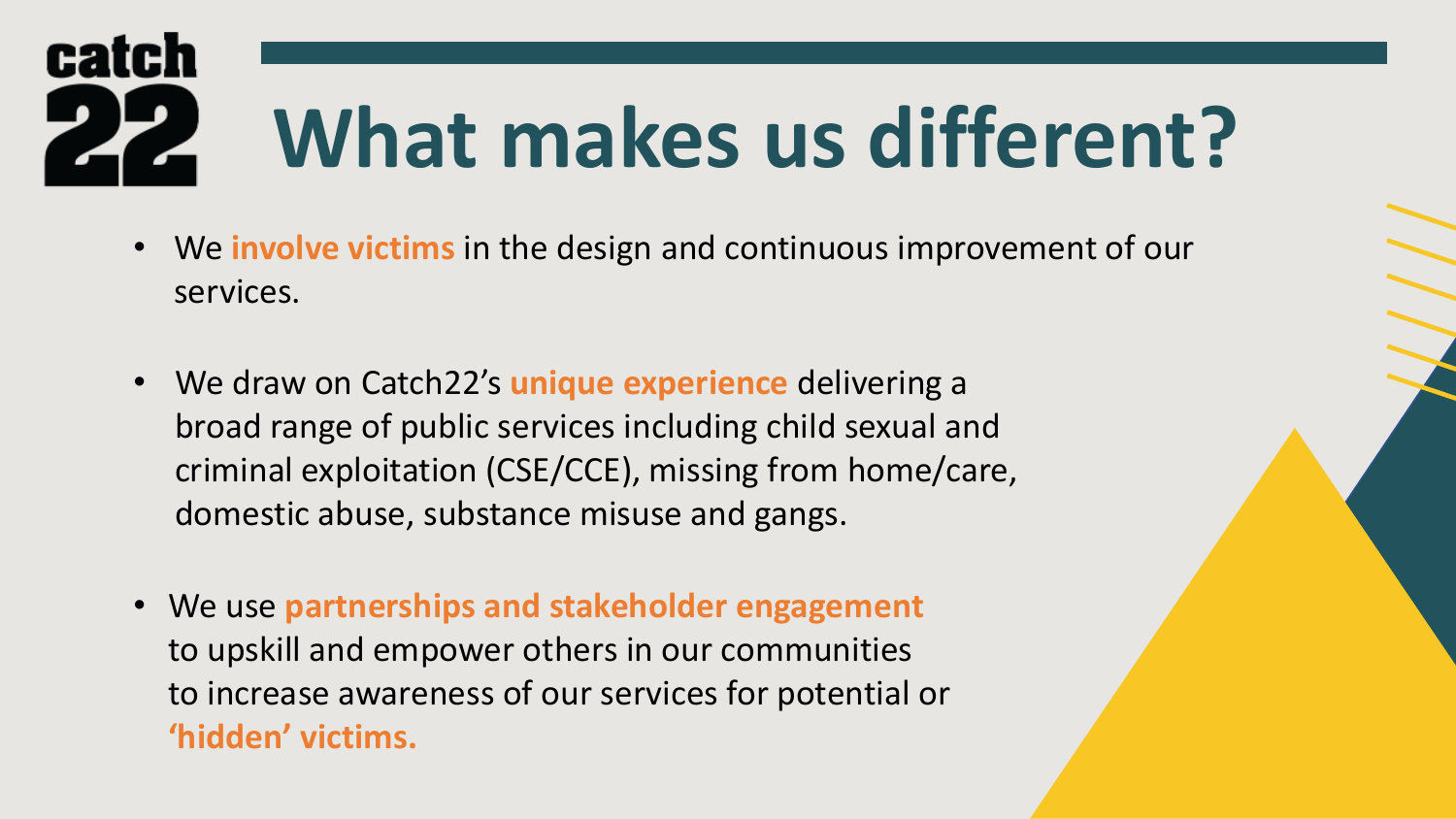"Your work with a vulnerable 16 year old has been absolutely brilliant. The work is not only thorough and appropriately pitched but is also conducted in a non-confrontational and enabling manner. I feel strongly that such expertise should be recognised and wanted to pass on how impressed we are within Social **Care."** [Social Care worker]

**"Although still in its infancy, the Beacon 'Safeguarding' hub is not only managing a high caseload, but delivering spectacular results, including disclosure of a horrific abusive relationship. Key to this success is not only the open relationship enjoyed between police and Catch22, but confidence by investigators to share information to enable effective risk assessments to take place."** [Police and Crime Commissioner, Hertfordshire]

"I'm really impressed. It's a very passionate service which only has the best interest at heart in regard to supporting young people at risk of CSE, Missing and involved with gangs. I think the staff are so passionate, they care about the children and the growth and progress of the service. This is something that should be admired and imitated by other services' [Referral partner]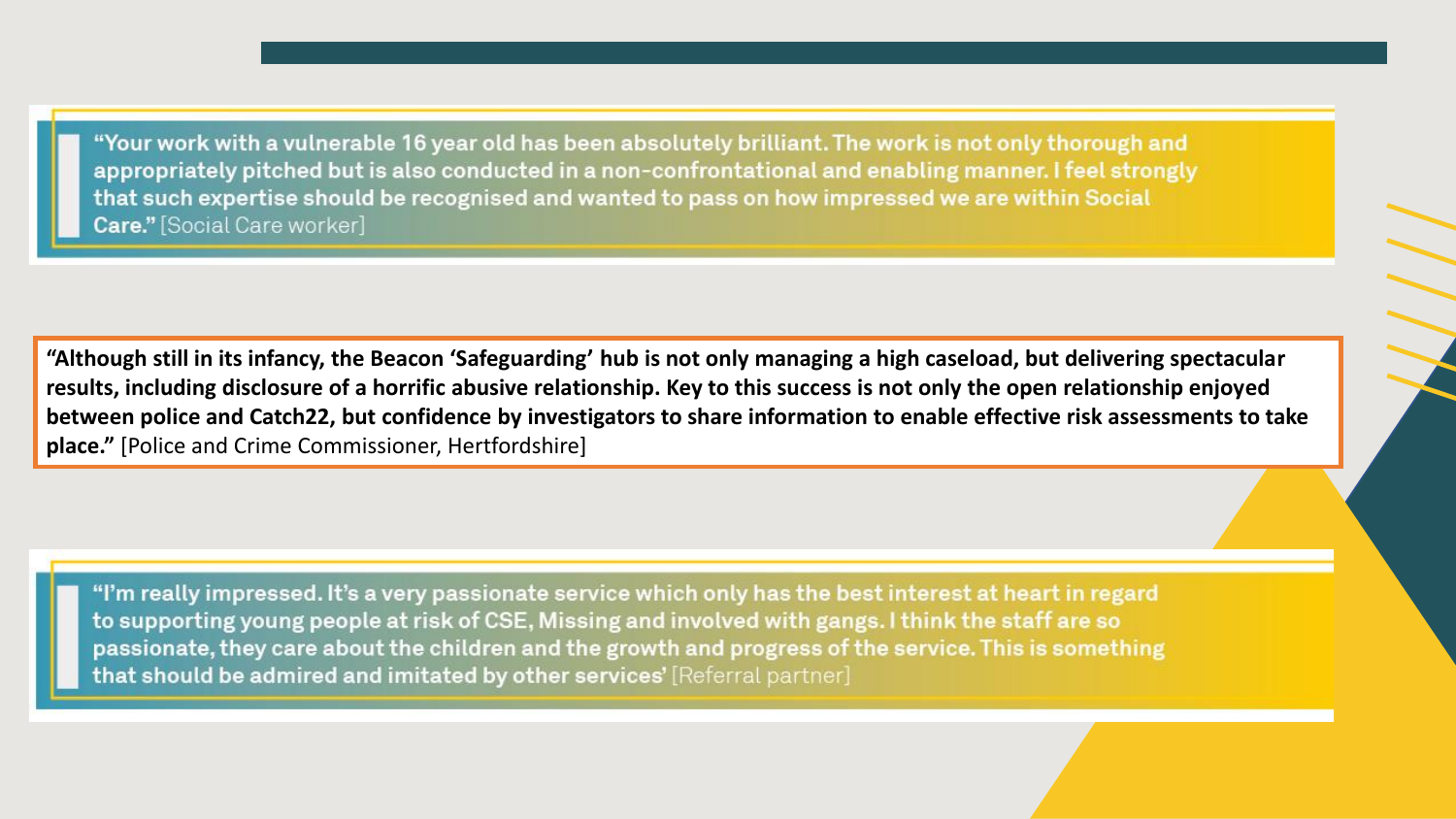### **Our victim services**

**Catch22 has three specific victim services. We provide emotional and practical support in the home and community for victims of crime along with crime prevention advice. We have experience delivering a range of victim services including restorative justice, domestic abuse, substance misuse and gangs. Last year we supported 10,369 victims and 99% of service users reported improved or sustained health and wellbeing as a result of our work.**

**[Leicestershire Victim First](https://victimfirst.org/)** recognises that everyone's needs are different and that's why Victim First is designed to be tailored to the requirements of the victim or witness. Whether or not the crime has been reported, and regardless of when it happened, our team's priority is to ensure that the victim is given the support to help them cope and recover.

**Hertfordshire Beacon** exists to help victims cope and recover from their experience with crime. Our team of dedicated and trained professionals are there for support victims every step of the way.

**[Nottinghamshire](https://www.nottsvictimcare.org.uk/) Victim CARE** supports victims and survivors to be resilient, reducing the likelihood of them being re-victimised; we empower victims to cope and recover from crime and anti-social behaviour by through timely and effective victimcentred support.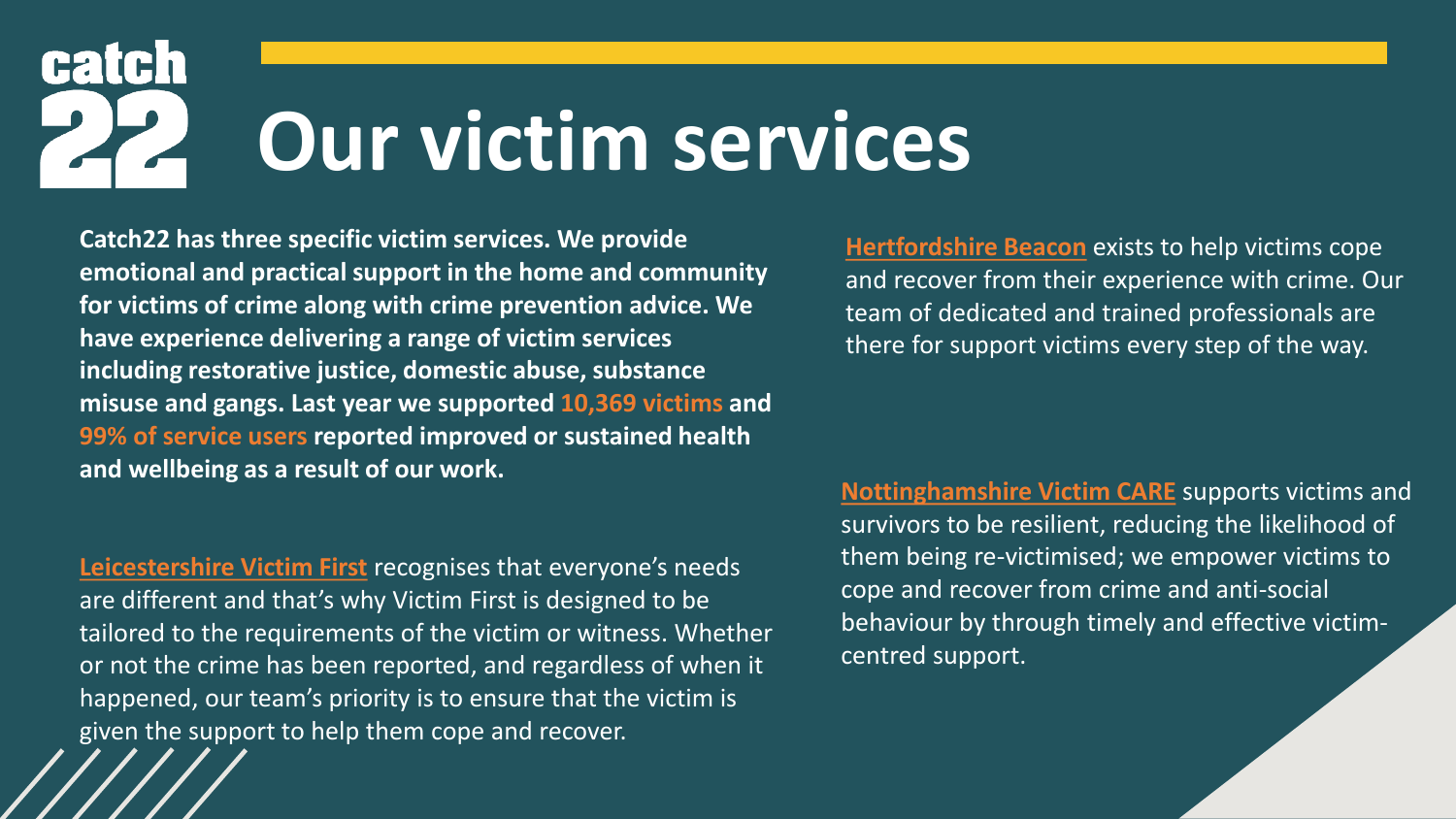# **Child exploitation**

**Catch22 has direct, frontline experience of working with children who are at risk of being exploited, criminally and sexually, and who go missing from home.** 

**We deliver a multi-agency, co-ordinated response to supporting these children:**

- We work in **Merseyside, West Midlands, Merton, Stoke/Staffordshire and Derby/Derbyshire**, helping some of the most vulnerable children get their lives back on track. Last year we supported **1300 young people** through these services, and **90%** of them left our support with a positive outcome.
- We work with a range of partner agencies including police and children's social care to reduce the risk of child exploitation and prevent further missing episodes. We have services based **within Multi-Agency Safeguarding Hubs** to respond quickly to children's needs and work in a truly integrated way.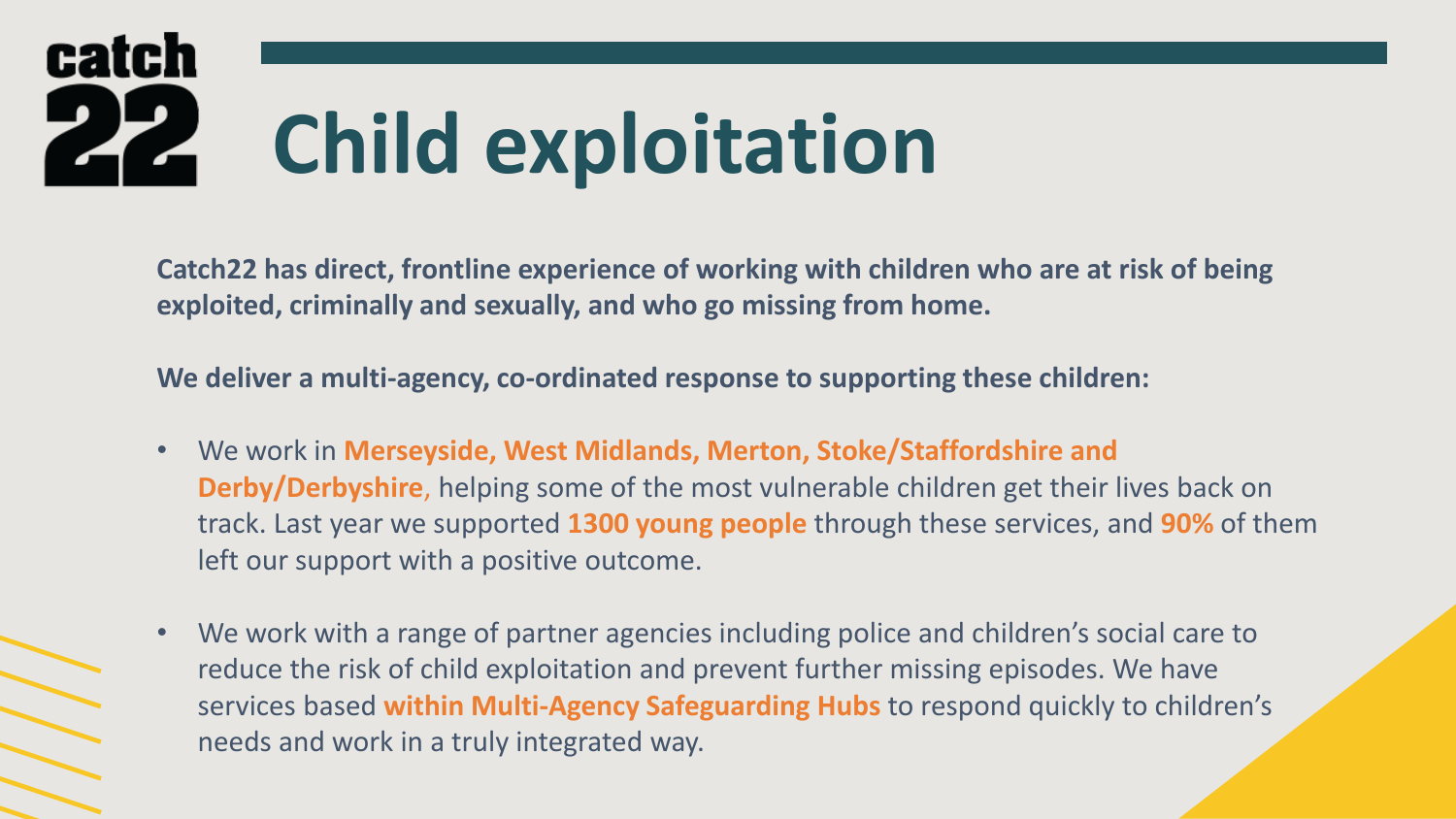# **Child exploitation**

- We run **gang interventions services in custody and the community,** as well as in conjunction with schools to prevent gang involvement and to support those already in gangs to safely exit.
- We run **10 alternative provision schools**, **3 special (SEMH) schools** and **7 alternative provision colleges,** providing not only education but wider pastoral support. Many of our pupils in these settings are at high risk of being exploited.
- And we run a **number of employability programmes** focused specifically on working with those furthest from the job market, those with existing vulnerabilities and providing the right kinds of pre-employment, wraparound and mentoring support to enable success.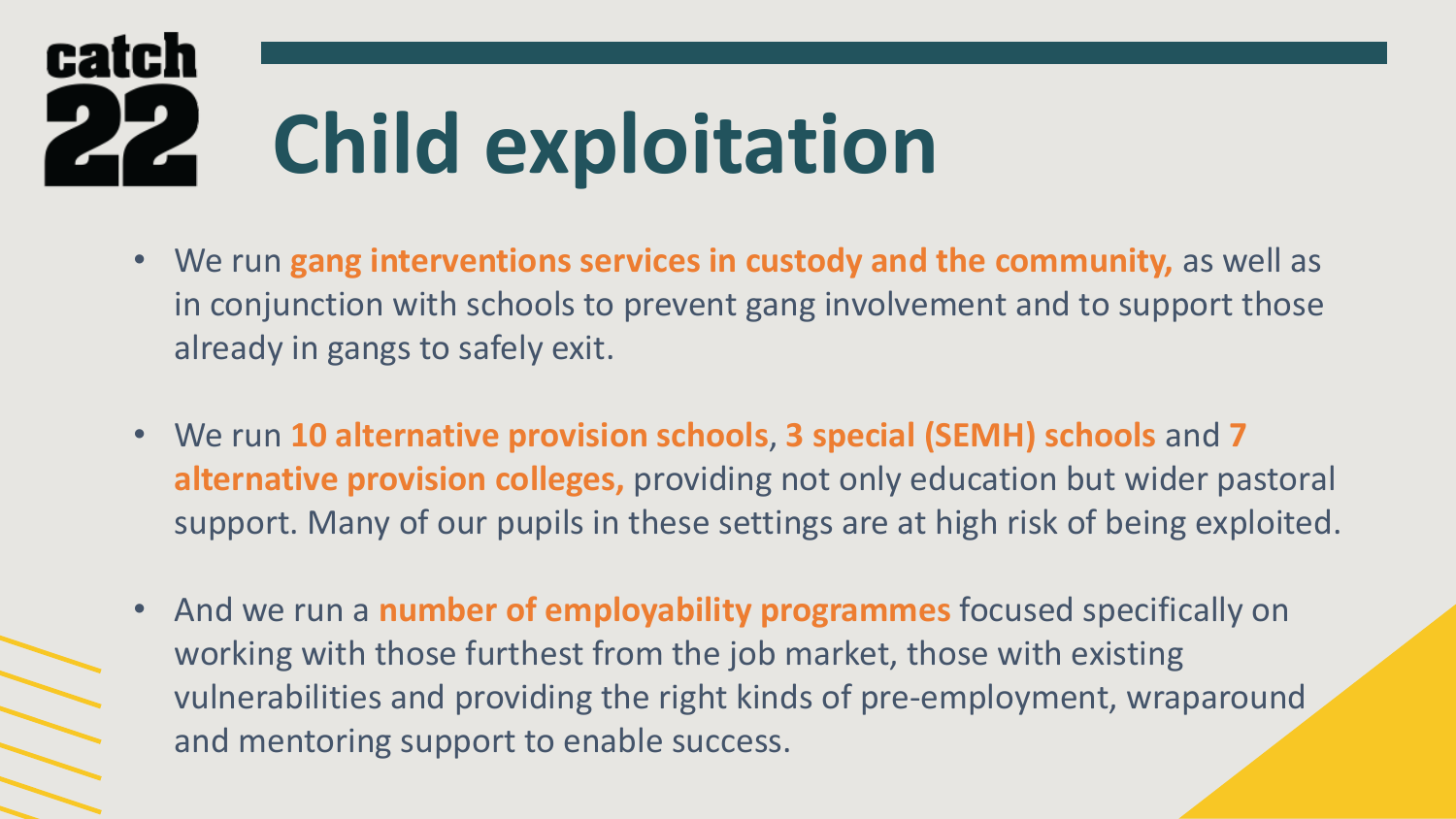#### **catch Risk & Resilience Model**

• Where **Child Exploitation and Missing from Home services** are commissioned together, we find they are more effective at identifying and managing risk as well as being more economically viable.

Our model rests on 5 key principles



- **Support to prevent missing from home or care episodes from recurring** includes return home interviews, child exploitation screening and assessment, followed by programmes of direct work which enable young people to reflect upon and recognise the causes, signs and symptoms of child exploitation.
- Our key workers **build trusting relationships** through individual and therapeutic support, group activities, and signposting to other services.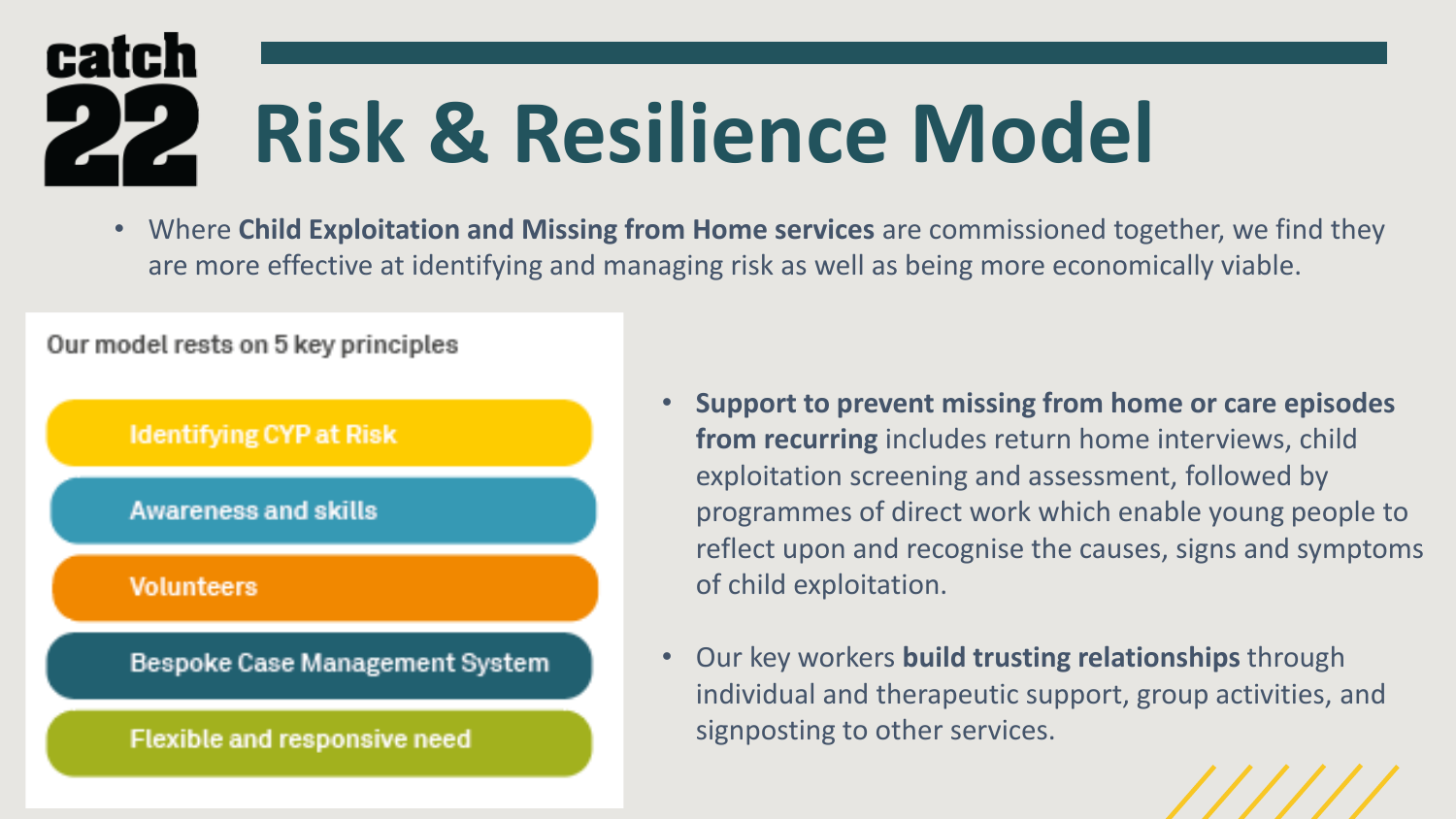# **Community Engagement**

- We pride ourselves in **knowing the communities** we work with and are uniquely positioned to work closely with commissioners whilst also having staff and volunteers in the community to overcome any cultural challenges
- Our key workers **build trusting relationships** through individual and therapeutic support, group activities, and signposting to other services.
- Catch22 **actively uses volunteers** to support the delivery of our victim services. They play a vital part in bridging the gap between support services and the communities they are serving.
- Volunteers/mentors are themselves supported by **Volunteer Co-ordinators**  and form part of the commissioned model.

#### **The following case studies show this in practice:**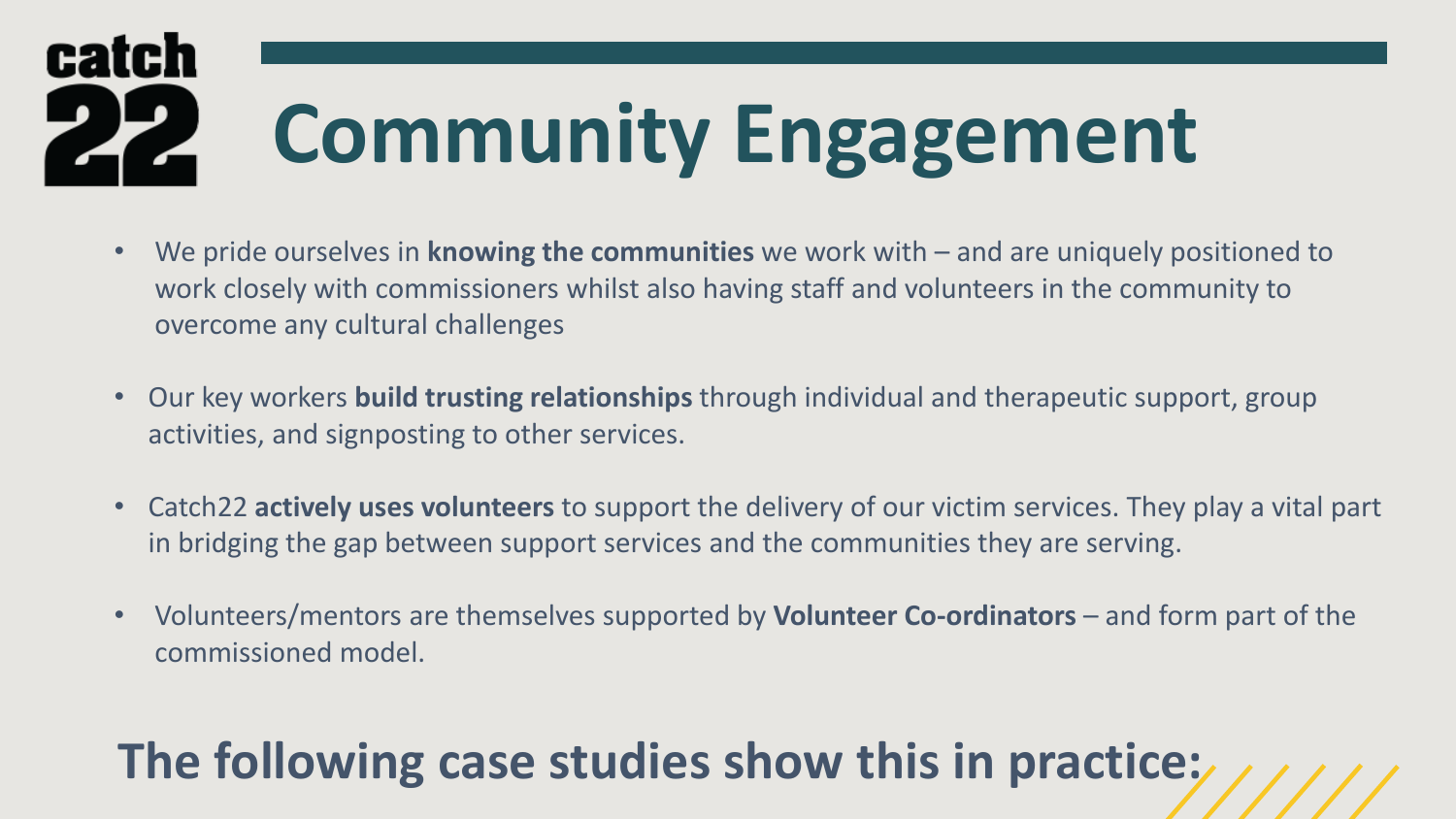

In Stoke and Staffordshire we have a group of Community Champions who focus on community engagement particularly with groups with protected characteristics. These champions work primarily with Pakistani communities, care-experienced young people, people with disabilities and Romanian and Albanian communities.

The evidence they gather provides our staff and commissioners with insights such as:

- There are some worrying signs of **increased gang activity** amongst certain communities in Stoke-on-Trent, e.g. whilst girls of Pakistani heritage are often very protected, boys are given more freedom.
- Much of the information from government about COVID-19 and social distancing guidance has **not been available in minority languages** - which our community champions have been able to translate.
- **Lockdown gives time to overthink the past.** Victims are often tempted to get back in touch with ex-abusers, predators, ex-partners or abusive family members or revert to former unhelpful coping mechanisms such as self-harm, eating disorders etc.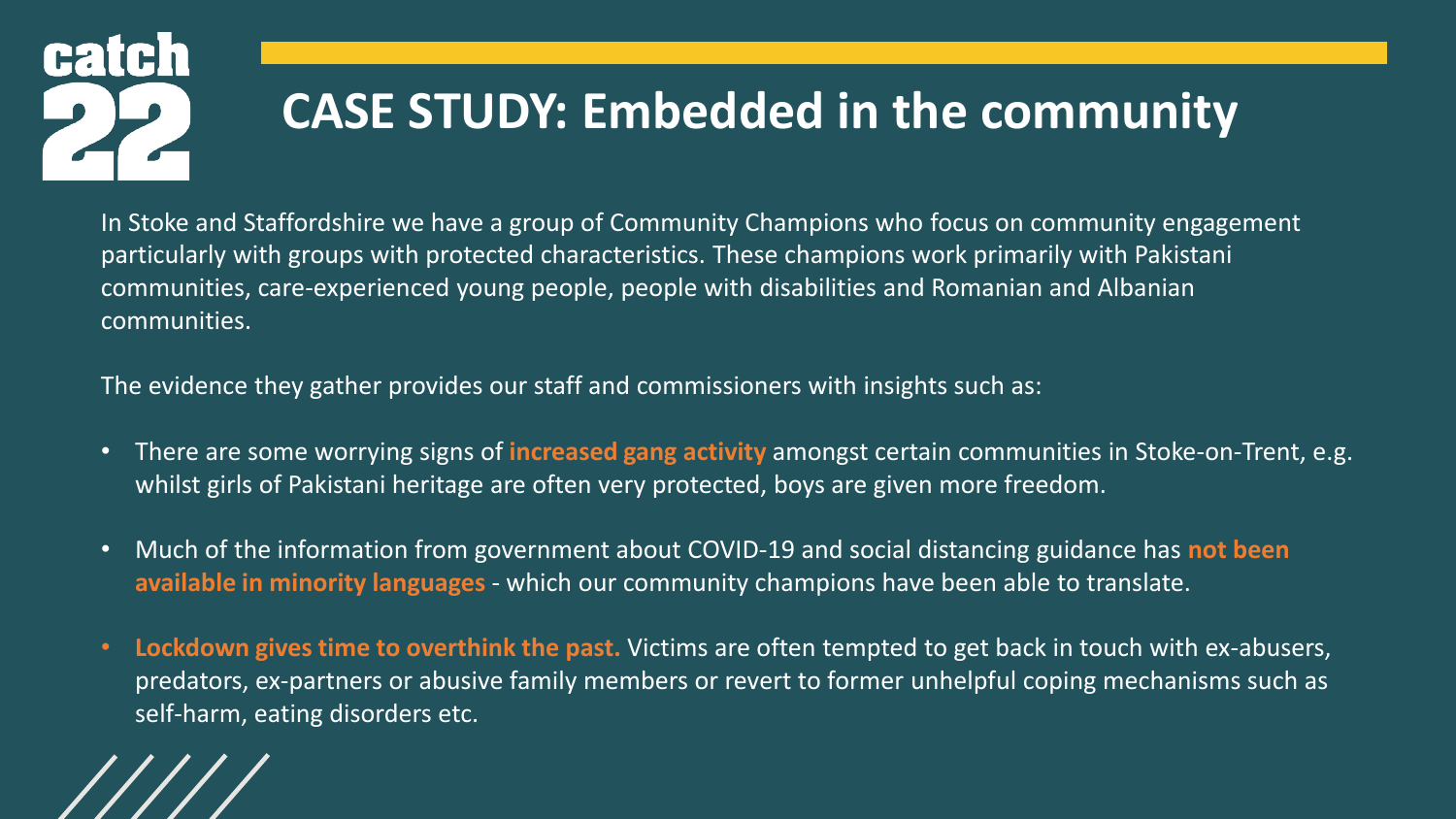# **CASE STUDY: Service-user led**

- Victim First runs **fortnightly drop-in clinics** at Loughborough University and the University of Leicester for students and staff members to speak with our caseworkers.
- They also deliver quarterly **Community Café** events at local cafés. Service users are invited to share their experience of receiving our support. This ensures that the community has a voice in shaping how Victim First operates and has created a more user-friendly service.
- Nottinghamshire Victim Care run the **Community Point programme** to support local groups in accessing our services.
- Hertfordshire Beacon has **forged a partnership with our local DAISU (Domestic Abuse Investigative Safeguarding Unit**) to create a safeguarding hub. We now base a Beacon Case Manager in their office once a week, making contact with 'standard' risk victims on behalf of the constabulary. This gives the victim an opportunity to engage with our service and increases the likelihood of them attending court.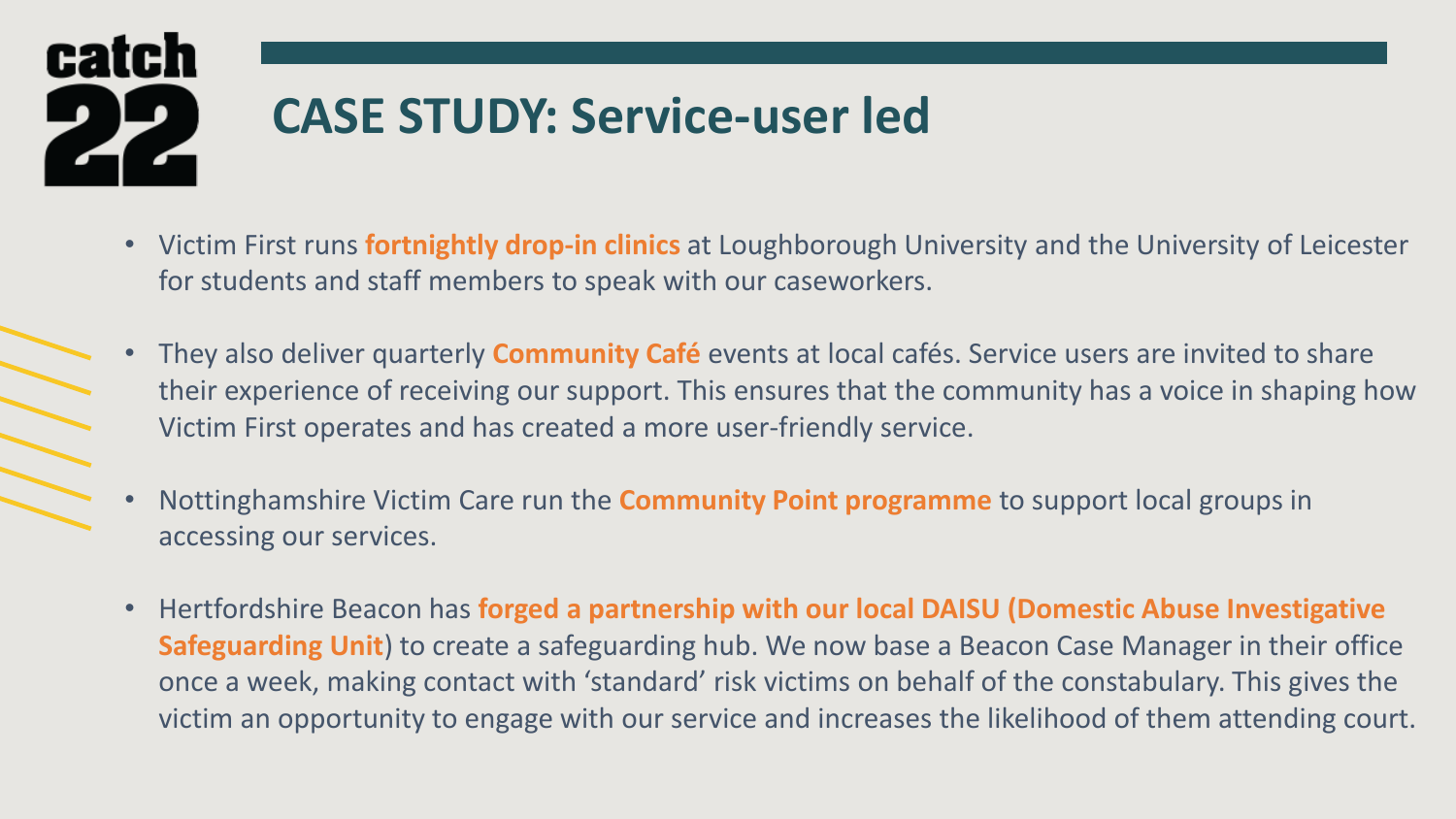#### **Policy & Influence In the past year, Catch22 has:**

- Provided workshops to **Ministry of Justice** staff to inform wider victims policy making
- Provided consultation to the **Victims' Commissioner** in the production of the Victims' Law policy paper
- Hosted a high-level roundtable on **online harms** opened by the Victims' Commissioner and with **Minister for Online Harms Caroline Dinenage** and is currently conducting academic **research into the impact of online harms** on young people and their families, due to be published in April 2021
- Contributed to Government consultations on the **Victims' Code** and **Violence against Women and Girls**
- Attended roundtables with **Ministerial Teams and Shadow Ministerial Teams** on issues including youth violence, knife crime and online harms
- Sat on the NWG Policy Forum; the NPCC National Missing Persons Discussion Group on Missing and County Lines; the NPCC Missing Expert Reference Group meetings on Learning from COVID-19 and on Missing and Transitions to Adulthood; the monthly National Policing Vulnerability Knowledge; and, practice third sector calls with representatives of other agencies, the Police, the DfE, the Home Office and the NCA.